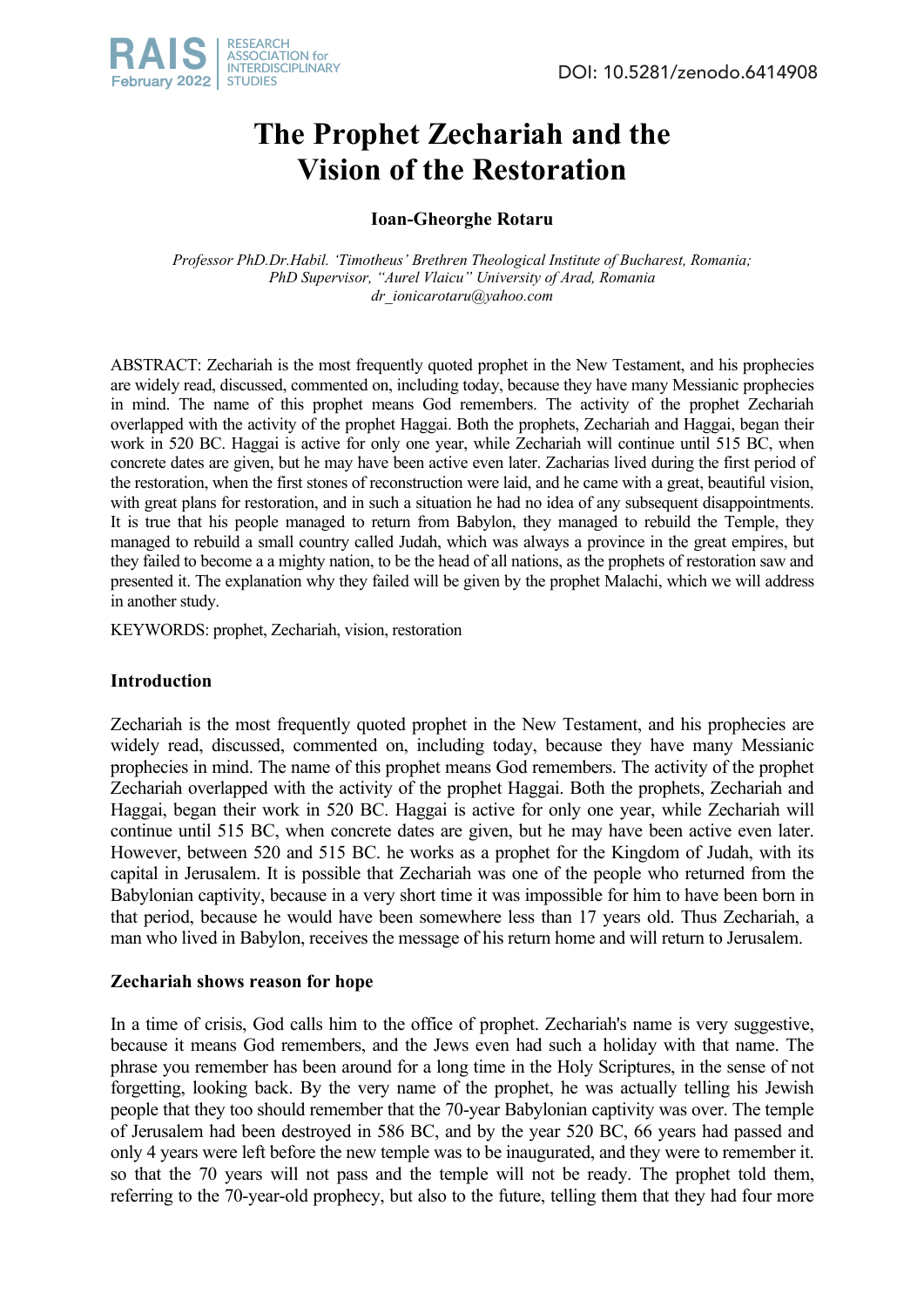years to complete the Temple. When someone realizes that he has little time available, he begins to whine. In this context of the whining of the Jewish people comes the prophet Zechariah, just like Haggai, but with a different tone, a different style, a different approach to Haggai, in which he tries to motivate people to get to work. , so that in the four years, he could finish the Temple and exactly at the age of 70, the second Temple would start its activity. This is how the book begins: "Thus speaketh the LORD of hosts, saying, This people say, The time is not come, the time that the LORD'S house should be built.Then came the word of the LORD by Haggai the prophet, saying, *Is it* time for you, O ye, to dwell in your cieled houses, and this house *lie* waste? Go up to the mountain, and bring wood, and build the house" (Hagai 1: 2-4,8).

## **Zechariah presents his theological vision of restoration**

Haggai, whose name meant celebration, emphasized the actual work of the temple, namely, that the people should begin and lay the foundation stone at the foundation of the House of the Lord and not just at their homes. Zechariah first focused on religion, spirituality, and told them that the first thing they had to do was repentance, their spirituality, because their return to God meant repentance. In Zechariah's view, if people did not repent, that is, if they did not focus on spirituality first and did not turn to God from their evil deeds and inclinations, they came in vain with all sorts of plans, in vain they built temples because they did not realize great thing, because in the prophet's view only a spiritual man, a changed man, that is, turned away from his evil deeds to God, could accomplish something good and lasting in life. It was not so important what they brought as gifts to the Temple, but the most important thing was the condition of the man who wanted to bring and give something. In the vision of the prophet Zechariah, God did not need man's resources, but he needed them first as a man.

If we follow the two prophets Zechariah and Haggai in parallel, we can see basically the same kinds of problems that the Jewish people face, but in form they were also different elements. At that time, people were looking at the events of the time and saying that it was not yet the right time to rebuild the Temple in Jerusalem. And to justify their attitude, they claimed that they had a lot of events, of conflict states in their neighborhood, along with all sorts of other issues presented as excuses for not starting to rebuild the temple. Zechariah presents some prophecies represented in horses of different colors, which roamed the whole earth: "I saw by night, and behold a man riding upon a red horse, and he stood among the myrtle trees that were in the bottom; and behind him were there red horses, speckled, and white. And the man that stood among the myrtle trees answered and said, These are they whom the LORD hath sent to walk to and fro through the earth. And they answered the angel of the LORD that stood among the myrtle trees, and said, We have walked to and fro through the earth, and, behold, all the earth sitteth still, and is at rest" (Zechariah 1: 8-11).

This vision of the horses was the image of scouts, who had to roam and search the whole earth. After the riders go and explore the earth, they return at the end with a report in which they present the image of the earth as being in a state of peace and quiet. Hagai urged the people to start building the temple, without arguing with them about the situation at the time. Instead, the prophet Zechariah comes and presents things differently, showing that from a divine perspective, things are in peace and quiet and as such can be built, even if here and there were conflicting situations. They needed this argument at the time to see that things were different than they had imagined.

Haggai had short-term goals in mind, while Zechariah had long-term goals in mind. Haggai had a very narrow view of the place, the space in which they were, while Zechariah had an overview of the whole earth, and as such he motivated his fellow citizens. Precisely because people often ask why they do one or the other of the activities or things, Zechariah showed that motivation. The first reason brought by Zechariah and presented to his countrymen, in the sense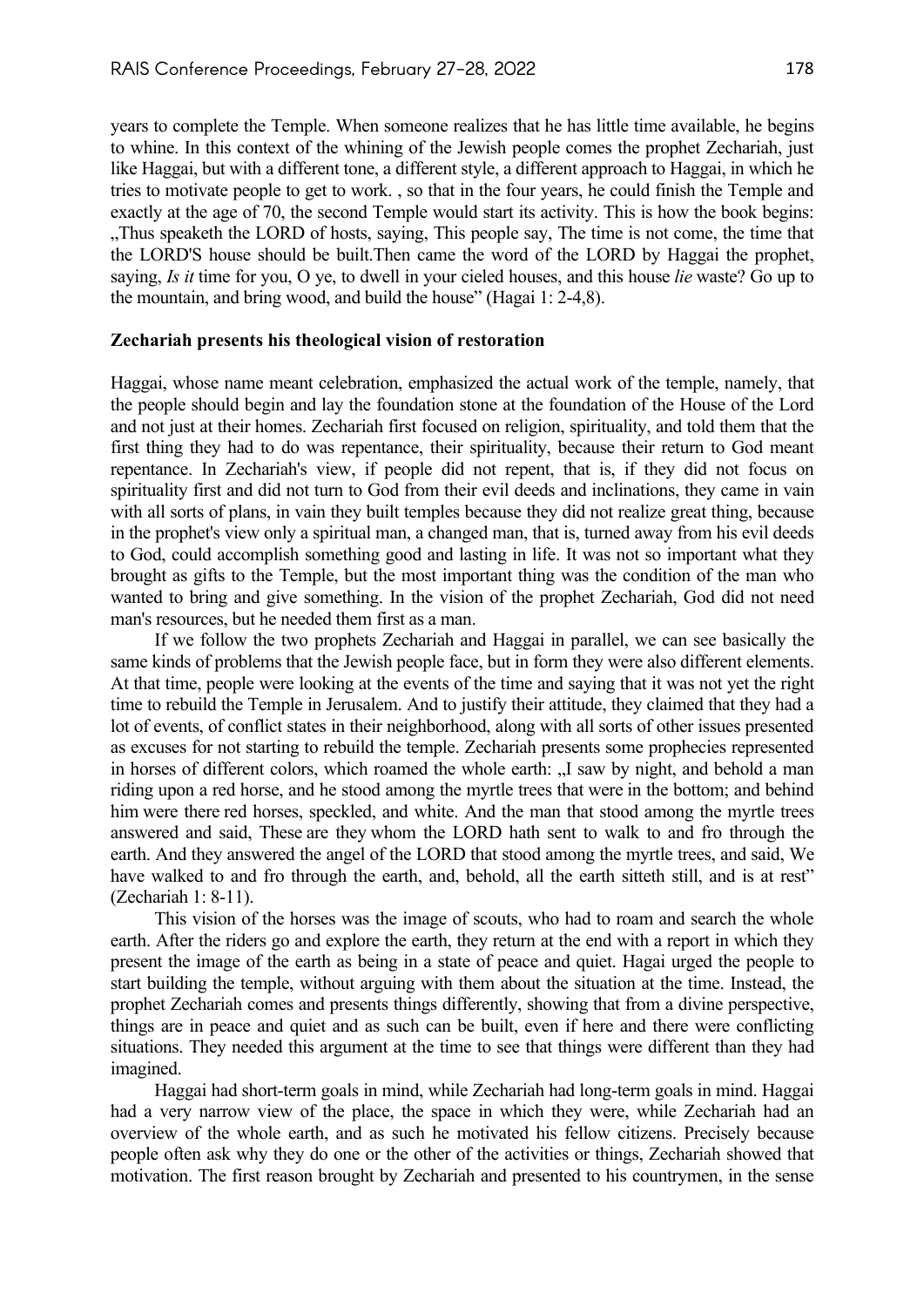of getting to work, was the argument that the report brought by the horsemen who roamed the earth was a report of peace and tranquility in the world of their time.

Just as at that time the householders cut off the horns of the animals so that they would not sting with them and make victims, the prophet Zechariah takes this reality from the people and presents it as a prophetic image to the people, presenting some blacksmiths who cut the horns: "Then lifted I up mine eyes, and saw, and behold four horns. And I said unto the angel that talked with me, What be these? And he answered me, These are the horns which have scattered Judah, Israel, and Jerusalem. And the LORD shewed me four carpenters. Then said I, What come these to do? And he spake, saying, These are the horns which have scattered Judah, so that no man did lift up his head: but these are come to fray them, to cast out the horns of the Gentiles, which lifted up their horn over the land of Judah to scatter it" (Zechariah 1: 18-21).

Plastic images related to their world, the prophet Zechariah takes them in his message and conveys to the people not to be afraid of horns, of anything that could cause them certain damage because God will cut the horns of those who could cause them a bad.

Another plastic image used by Zechariah to encourage the people was the man with the measuring rope: ... I lifted up mine eyes again, and looked, and behold a man with a measuring line in his hand.Then said I, Whither goest thou? And he said unto me, To measure Jerusalem, to see what is the breadth thereof, and what is the length thereof.And, behold, the angel that talked with me went forth, and another angel went out to meet him, And said unto him, Run, speak to this young man, saying, Jerusalem shall be inhabited as towns without walls for the multitude of men and cattle therein" (Zechariah 2: 1-4).

When you see people on the street doing measurements, it's clear that something will work there. The prophet's message was to tell them that Jerusalem would be a wallless city. Why ? for it will be so great and ever-expanding that the walls will block it, limit it at some point, and in order not to be conquered God promises them that He will protect that city: ...For I, saith the LORD, will be unto her a wall of fire round about, and will be the glory in the midst of her" (Zechariah 2: 5).

Zechariah argues in this way in front of the people, coming up with such plastic arguments, to urge them not to be afraid and told them that: Look at the fact that God will cut the horns of those who could harm them, he said that God is examining the earth, that God is coming with the measure, and yet if anyone wants to oppose them, let them know that they are not left alone and that they are not the only ones affected, but God promised them that He Himself would intervene to protect them. These arguments then made sense in those conditions when they learned that their God, whom they worshiped, would come to their aid and protect them.

Zechariah is a very profound prophet, he penetrates the core of religion, of man's relationship with divinity. He does not say that the sanctity of the Temple will protect them, but that God is holy and that He will protect them. Zechariah, being a religious man, tries to convey to the people that state of religiosity through the images he uses to illustrate his prophecy before the people. In the 8 prophetic pictures in the first part of the book, the prophet's intention to draw man closer to God gradually increases. Through these messages, Zechariah tries to personally persuade every man of the people, he tries to cause a personal awakening, and then an army is formed and there is a people dedicated to divinity.

The following picture given by the prophet Zechariah is even more religious, depicting the high priest Joshua, a situation in which the priest stands face to face with the Devil, who knows all the evils he has committed and who accuses the priest of various iniquities: "And he shewed me Joshua the high priest standing before the angel of the LORD, and Satan standing at his right hand to resist him" (Zechariah 3: 1).

Zechariah shows that the Devil is coming and accuses, as if rhetorically, that it is not possible with people like them, like the high priest Joshua, to rebuild the country, with people like them to be able to rebuild the Temple? Joshua, the priest, was dressed in dirty clothes, which confirms the fact that he had certain defects of character and behavior, just as any of the people could be in such a position. Zechariah states that although the Accuser appears there, the Defender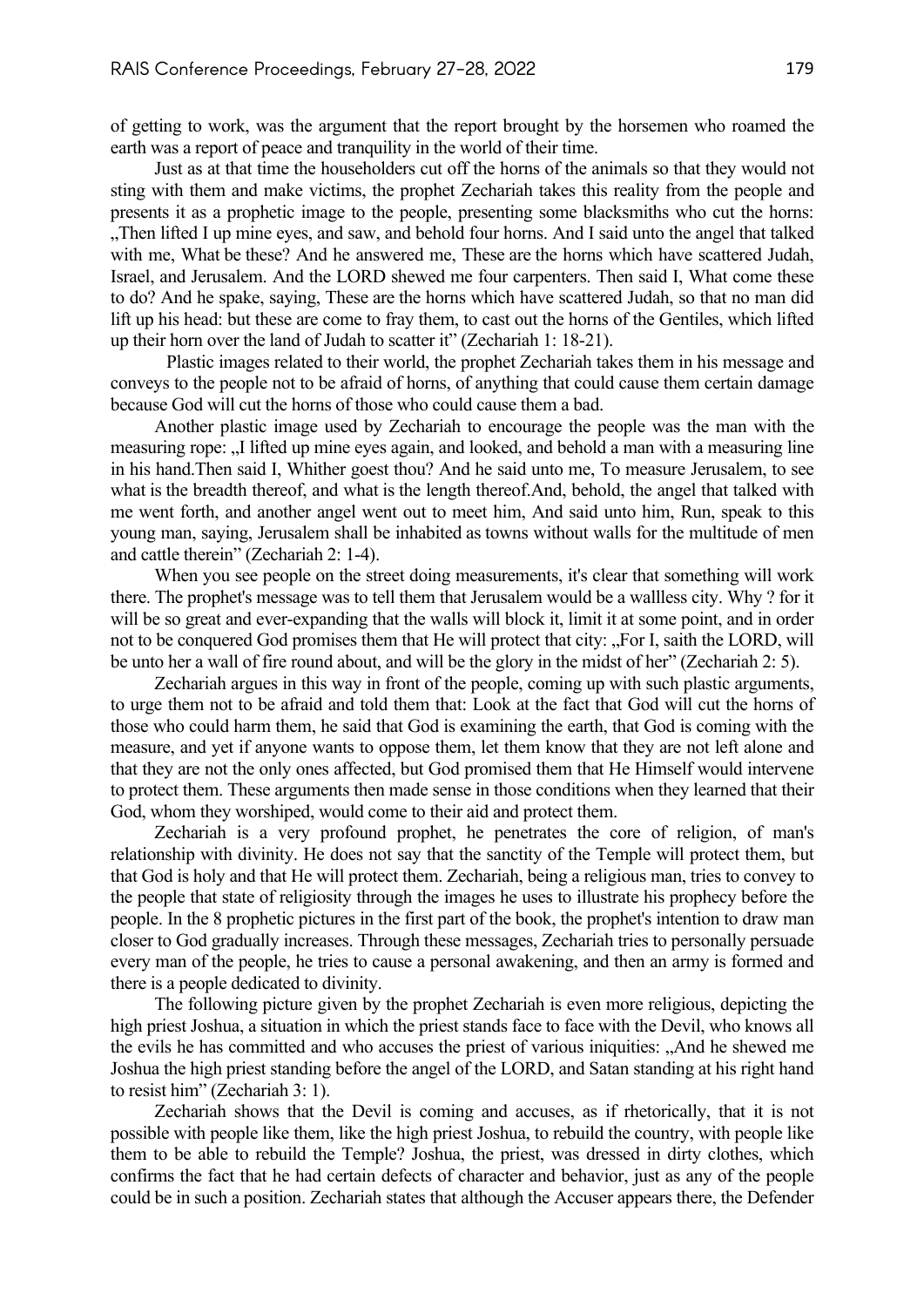was also sent there: "And the LORD said unto Satan, The LORD rebuke thee, O Satan; even the LORD that hath chosen Jerusalem rebuke thee: is not this a brand plucked out of the fire? " (Zechariah 3: 2).

The expression embers snatched from the fire, refers to salvation, snatching means saved from total destruction. Those who returned from Babylon, if they remained there, would be assimilated to the Babylonians and nothing would remain of their identity and would have disappeared completely, just as there is nothing left of the fire but ashes, and from that fire of Babylonian captivity God He will bring them out after 70 years of captivity, and with them He wants to restore His people again.

These prophets present a new way of thinking, especially found in the writings of the New Testament. Haggai comes and says that the righteous will live by his righteousness. Jeremiah says that God will be called the Lord - Our Righteousness, and Zechariah also comes and says: Take away his filthy garments, and put on him clean clothes, and make a feast: "And he answered and spake unto those that stood before him, saying, Take away the filthy garments from him. And unto him he said, Behold, I have caused thine iniquity to pass from thee, and I will clothe thee with change of raiment. And I said, Let them set a fair mitre upon his head. So they set a fair mitre upon his head, and clothed him with garments. And the angel of the LORD stood by" (Zechariah  $3: 4-5$ ).

All these aspects, in the Christian vision, refer to the divinity, to Christ, who offers His justice, His clothes and who intervenes for people. And the Old and New Testaments are not two opposite things, they contain exactly the same philosophy, exactly the same doctrine of salvation we find in both. Because of the intervention of Christ, who is the Lord - our Righteousness and by whom man is justified by faith and who offers new clothes to the high priest Joshua and even if he erred he would become a new man by the power of the One who can do all new things , and these aspects presented by Zechariah were part of his prophetic message of the rehabilitation of the Jewish people. Thus, Zechariah conveyed his message to those returning from Babylonian exile, being very worried about their future as a nation, seeing them worried, even frightened by certain problems, and the first prophetic vision received was related to the rehabilitation of the high priest Joshua.

The Jews were worried that they would not be able to make sacrifices for 70 years, which meant emptiness and inner pain. No longer having a temple, they could no longer sacrifice, and if they could no longer sacrifice, they wondered how their sins could be forgiven, and the vision of the prophet Zechariah comes to solve that problem of religion, their relationship with God the Creator, a problem of the cleansing of sins.

The vision in which the high priest stood before the Lord, with Satan, the Opponent, and the apostle by his side, the high priest actually represented the whole people, the priests are sinners. Such a conclusion cannot be drawn only from this paragraph, because the reference is not only strictly about a man, but he represents the whole people. The people acknowledged their sins, their state of unworthiness, but they were worried about being able to confess their sins and finally be cleansed of them. This vision of Zechariah responds to the need of the Jewish people for their problems. They as a people had two things that they could verify, namely: they had a prophecy that told them that they would be in captivity for 70 years, which they could verify. Their first captivity took place in 605 BC, and their first return from captivity was in 537/536 BC. The temple was destroyed in 586 BC, and in the time described by Zechariah, they were in 520 BC, and in 516 BC. the temple has been finished. Thus, they had a double fulfillment of the 70 year-old prophecy that could bring them confidence in God's Word. Then there was the fact that God influenced a pagan king (Cyrus) to issue a decree for the Jews to return home, which was another favorable element for them. Those of us who have met Daniel, their most venerable elder, and we think of Haggai, Zechariah, and others, some of whom may even have spoken to Daniel. And in this way, they could know that after the painful period of captivity of 70 years, there was a beautiful period of rehabilitation, of recovery, of the Jewish people. It was a problem in their